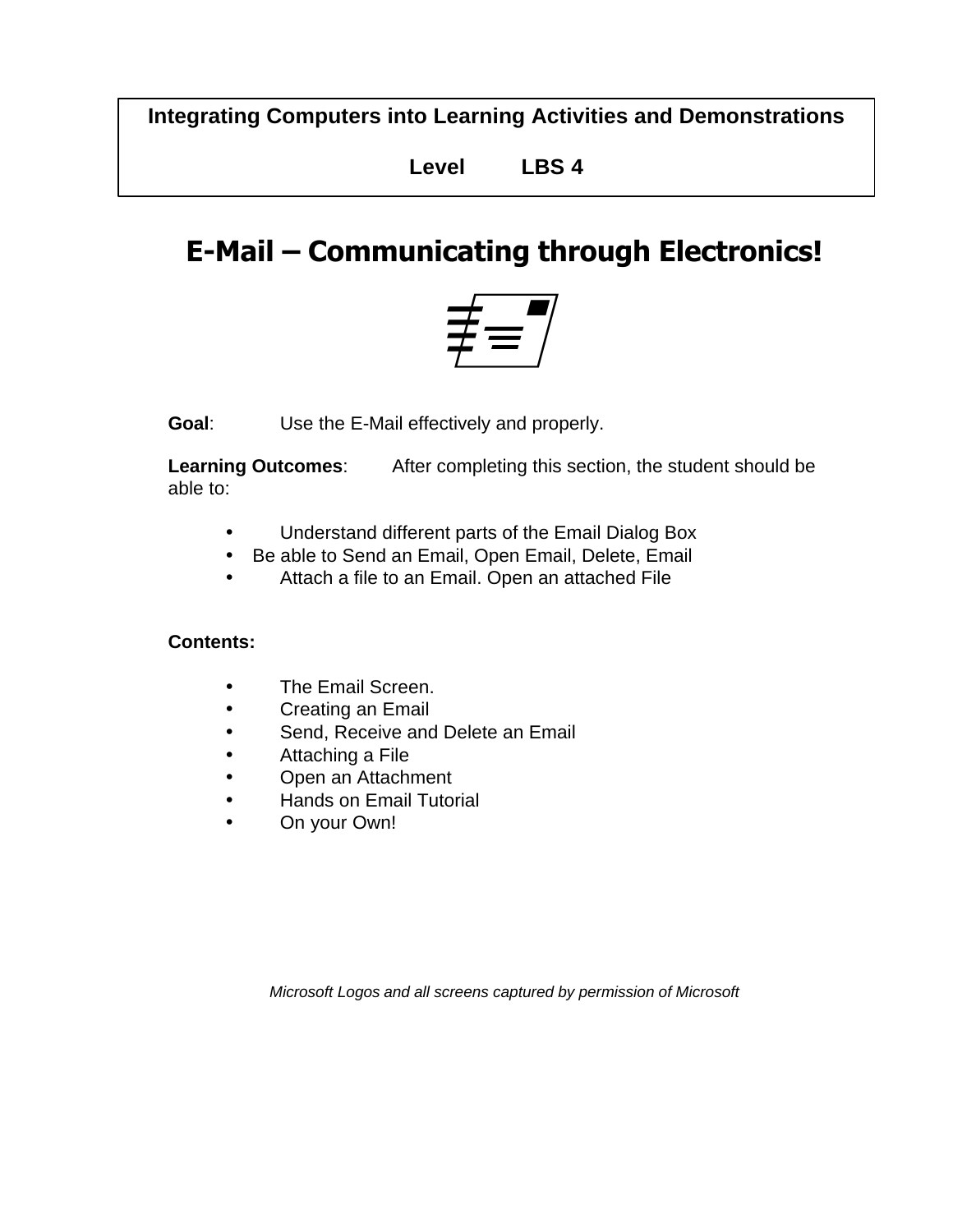### **Getting On-Line**

One of the main reasons people are purchasing a computer today is to get ONLINE. This would be an opportune time for us to introduce you to the WEB. We will also be introduced to electronic mail. E-mail alone is a good reason to get ONLINE. You can communicate with friends, relatives, colleagues, and customers throughout the whole world. Or you can just "surf" the Net to find any information you might need. We will not be covering Internet in this course but we would like to introduce you to e-mail.

#### **WHAT IS E-MAIL?**

Sending information such as a message, file etc., from one computer to another is Electronic Mail. This term has been shorted to E-Mail. If you are connected to the Internet, you will be able to access your mail through your server. You then need a software package to send your e-mail. There are many programs on the market; we are using Netscape mail in this booklet. Any of the packages will give you the basic email protocol.

When you want to get your mail, you first have to On Line. Let's look at some of the terminology and although we are using different email packages, we will begin, by having a look at the e-mail package that comes with Netscape.

Once again, when you want to use the network, you need a software package. There are number of packages on the market. Since the different campuses are using different software packages for Email, we will try and cover each:

- Netscape Navigator.
- Pegasus Mail: and
- Web Mail
- •

#### *Getting Started With Netscape Communicator Messenger*

The following instructions should help you when using an Internet server mail service. First open Netscape Navigator. In the lower right hand corner (OR floating) the following toolbar should appear:

#### **Mailbox** (click here to open your email program)

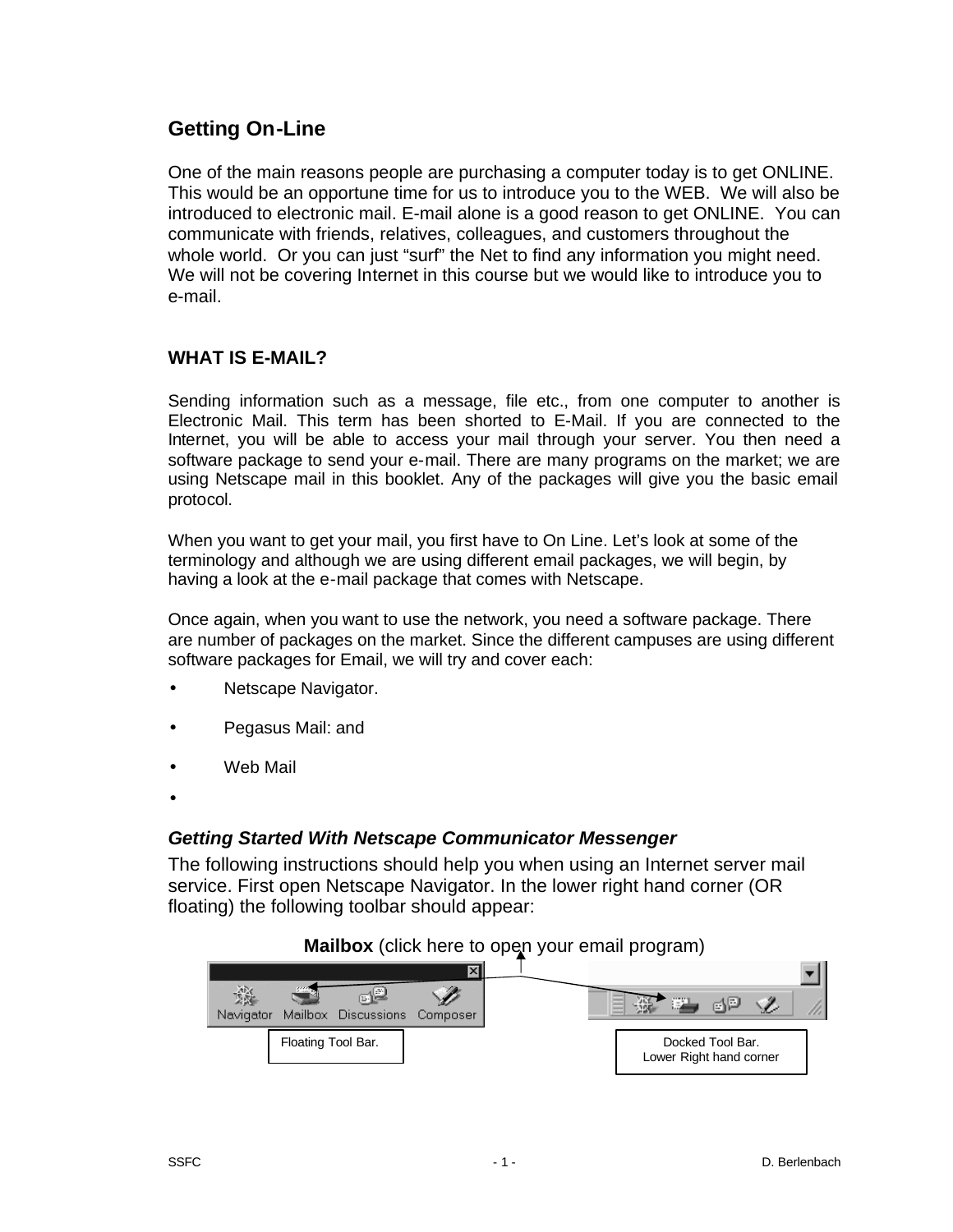#### *Determining If New Messages Have Arrived*

The Mailbox button on the component bar can alert you that new messages have arrived on your server.

Netscape Messenger checks your server periodically. After finding new messages, the Mailbox button displays a small arrow beside the letter.

| ---- | tend's <del>low-</del> movies. |  |  |
|------|--------------------------------|--|--|
|      |                                |  |  |

#### *Using the New Message Window*

Use the New Message Window to address, compose, and send email messages. The New Message Window contains the following tools:

**Messenger Toolbar** has the following buttons:

| <b>SEND</b> |                   |       |                | QUOTE ADDRESS ATTACH SPELLING |              | <b>SAVE</b> | <b>SECURITY</b> |          | <b>STOP</b> |  |
|-------------|-------------------|-------|----------------|-------------------------------|--------------|-------------|-----------------|----------|-------------|--|
|             | │ ҈ेर Composition |       |                |                               |              |             |                 |          |             |  |
| Filel       | Edit              | View  | Inslert        | Format                        | <b>Todls</b> |             | Communicator    | Help     |             |  |
| ananana.    | 1 S.D             |       | 國              | Ø                             | 図            |             | 一               |          | ł.          |  |
|             | Send              | Quote | <b>Address</b> | Attach                        | Spelling     |             | Save            | Security | Stop        |  |

#### **What each button does:**

- **Send** Forwards your E-mail to your ISP and then to the address
- **Quote** While you are composing a reply in a New Message Window, you can include text from the original message.
- **Address** is to create or edit the address list.
- **Attachments** is to attach files to your message by using drag and drop.
- **Save** Saves your composition for future sending.
- **Security** can show you encrypting message information

#### **Compose and send messages.**

You can send a message using any of the following methods:

Use a New Message Window to create and send a new message

OR Reply. to a Message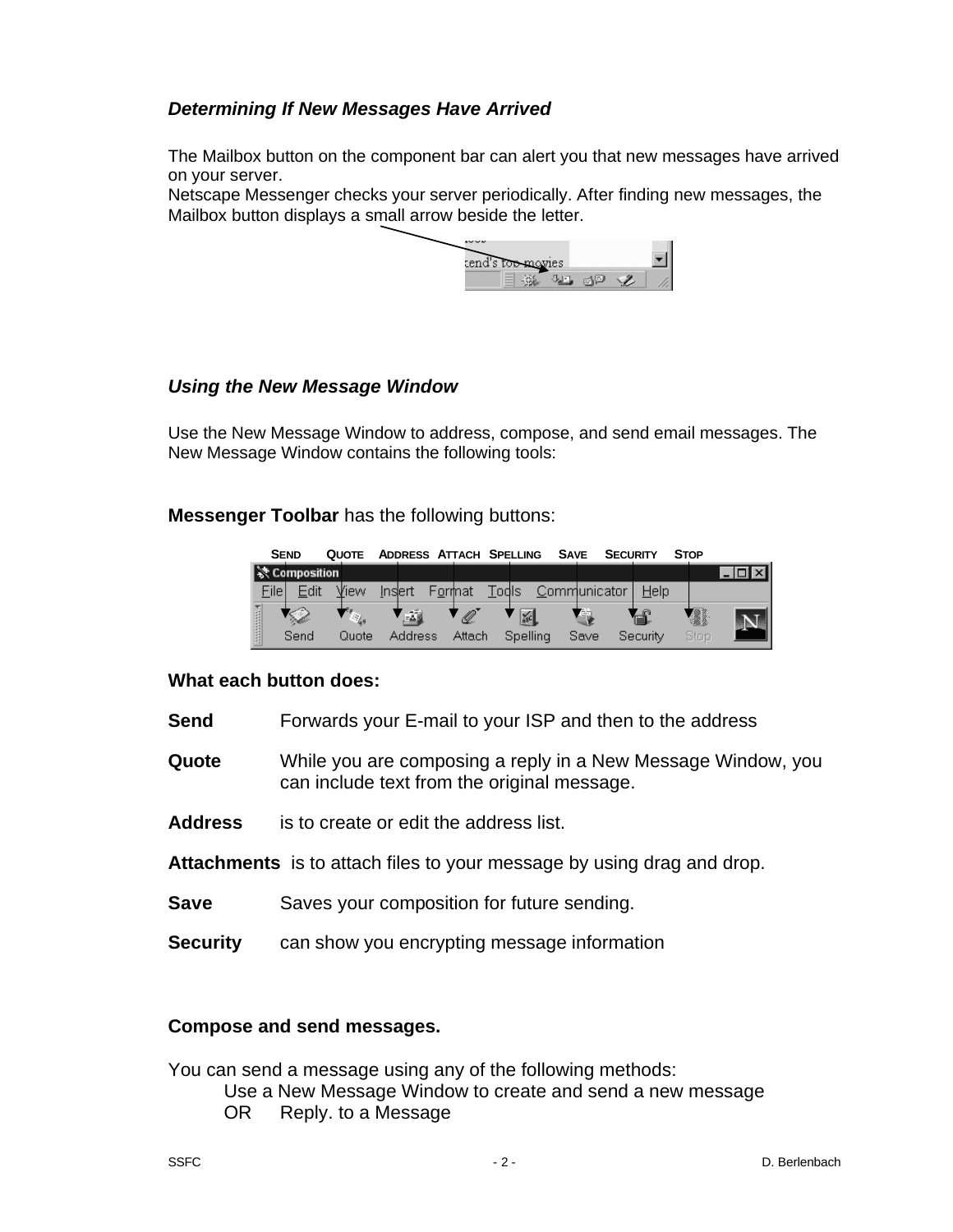To **create a New Message**, open the File menu and choose New Message.

To **Reply to a message**: when you are displaying a message that you received, click Reply on the toolbar and choose from the Reply menu.

# **Sending and Receiving Messages**

| To send your<br>message<br>click here                    | िल Holiday Pictures - Composition<br>$\blacksquare$ $\blacksquare$ $\times$<br>Insert Format Tools Communicator<br>Help<br>File<br>Edit<br>View<br>$\frac{e_{\theta}}{e_{\theta}}$                                |
|----------------------------------------------------------|-------------------------------------------------------------------------------------------------------------------------------------------------------------------------------------------------------------------|
| Address of<br>the person<br>your sending<br>to goes here | ł.<br>ℒ<br><u>a</u><br>图<br>画<br>e£<br>S.<br>訓<br><b>Address</b><br>Save<br>Attach<br><b>Spelling</b><br>Stop<br>Security<br>Quote<br><b>Send</b><br>原味<br>레<br><u>∏h@e</u> ympatico.ca<br>Send this message<br>夓 |
| Type in a<br>brief subject<br>title here.                | Holiday Pictures<br>Subject:<br>Variable Wit▼ 12▼ ■▼ A <i>A A A @</i> 注 註 這 這 長 및<br>Normal                                                                                                                       |
| This is the<br>area where<br>you type your<br>message    | Your message is typed in this area.                                                                                                                                                                               |
|                                                          | đ<br>Send the message now or (if Send Later button is vi目 ※ 電<br>Ž<br>gp                                                                                                                                          |

#### *Recipient Types and What They Mean*

An address in an address list can have one of the following recipient types:

- **To** Primary recipients of your message.
- **CC** Carbon Copy, for secondary recipients.
- **BCC** Blind Carbon Copy, for secondary recipients not identified to the other recipients, including those in the CC list.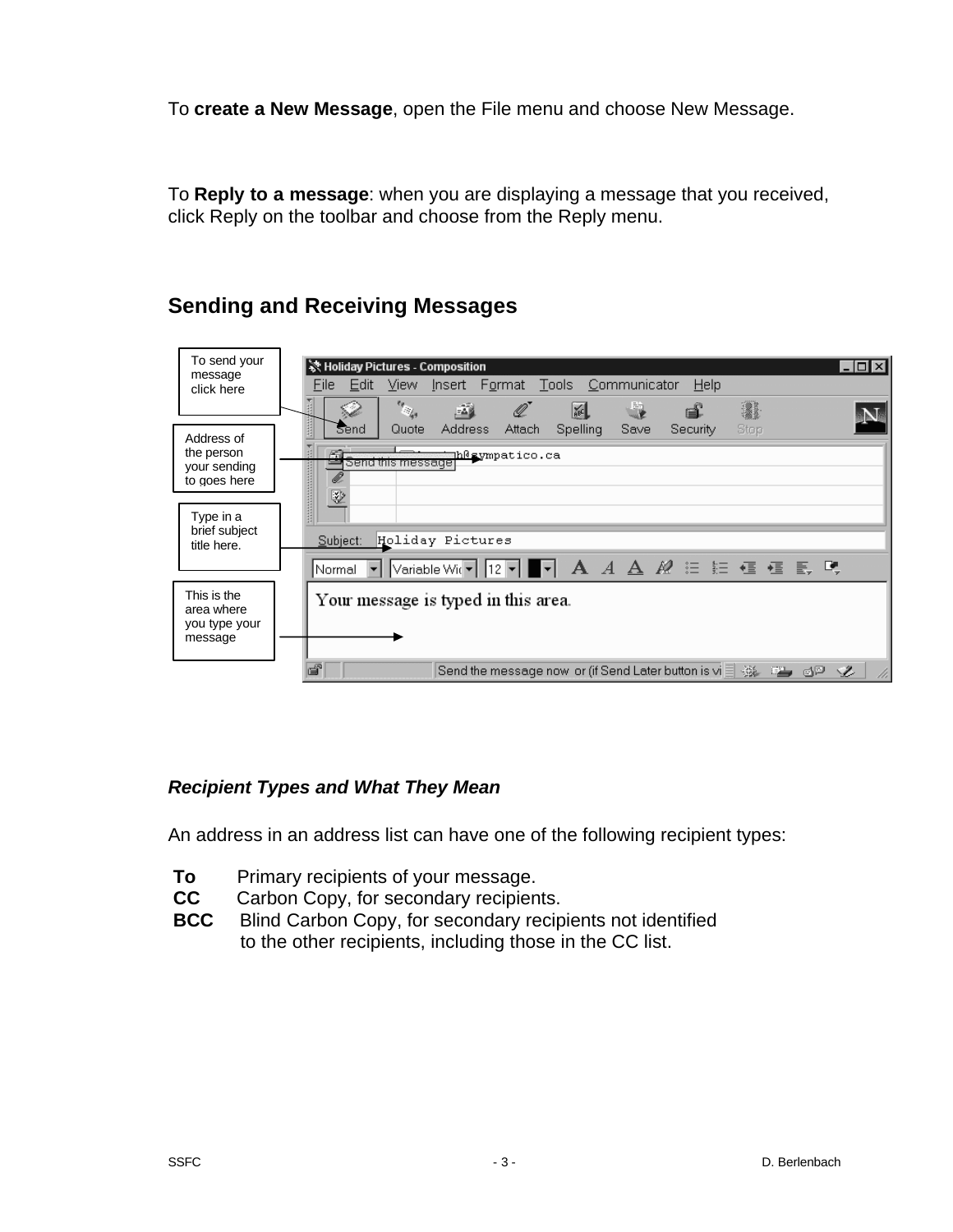

Be sure to log onto the Network

- **Click on Start**
- Click on Netscape Navigator
- Click on the Mail icon
- Click on New Message
- In the To: box type: yourlogin@flemingc.on.ca
- In the Subject: box type: Trying to send an email
- In the Message box type the following message: This message is to test my email. If I succeed, I will send another message soon. Sign your name.
- Click SEND.

Give it a few minutes, and then check if your email message came to you.

#### **This is what you'll see when you receive E-mail**

Depending upon the layout of your screen, you should see a list of messages. For consistency, we will set up your view to look like the example used in below.

To do this:

- $\checkmark$  Click on View on the menu
- $\checkmark$  Click on Show. A sub menu will appear

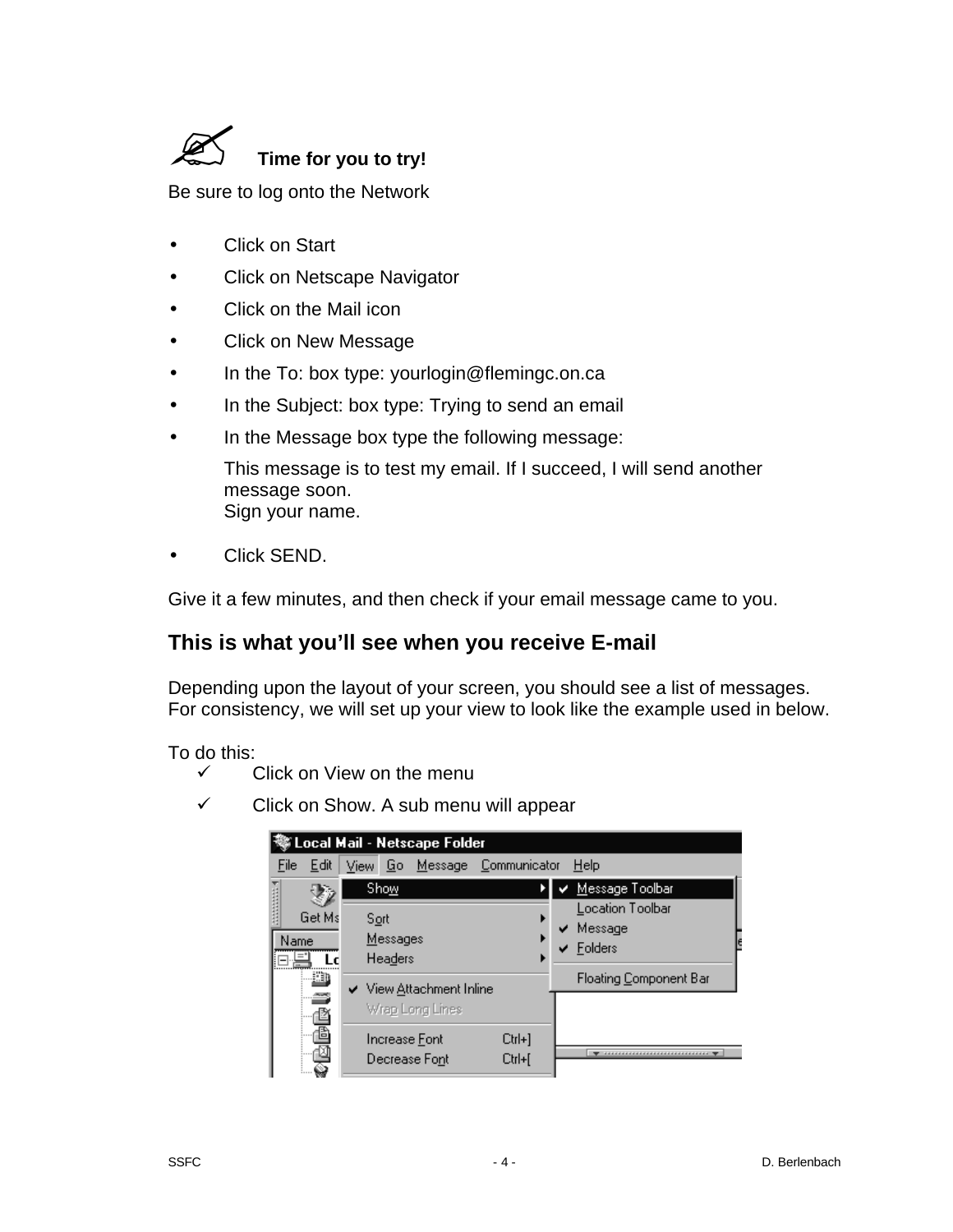Make sure there is a check mark beside only the items

- $\checkmark$   $\checkmark$  Message Toolbar
- $\checkmark$   $\checkmark$  Message and
- $\checkmark$   $\checkmark$  Folders. If a checkmark is NOT there, click on the item, this will put a checkmark beside it.



You will need to click on an email message in the information area; the contents of the email will show in the letter area.

#### **How To Save E-mail Addresses in Netscape Messenger**

Messages that you receive will stay in the INBOX until you delete them. At this point, that will be enough for our exercises. Once you get involved in email, it will be important for you to create folders to save important messages.

#### *About the Address Book*

Use an address book to store and maintain information about individuals and to create mailing lists and nicknames.

After creating entries in an address book, you can use address book entries to look up information about your personal contacts, such as email addresses and phone numbers. You can also access system-wide address books if they are available at your location.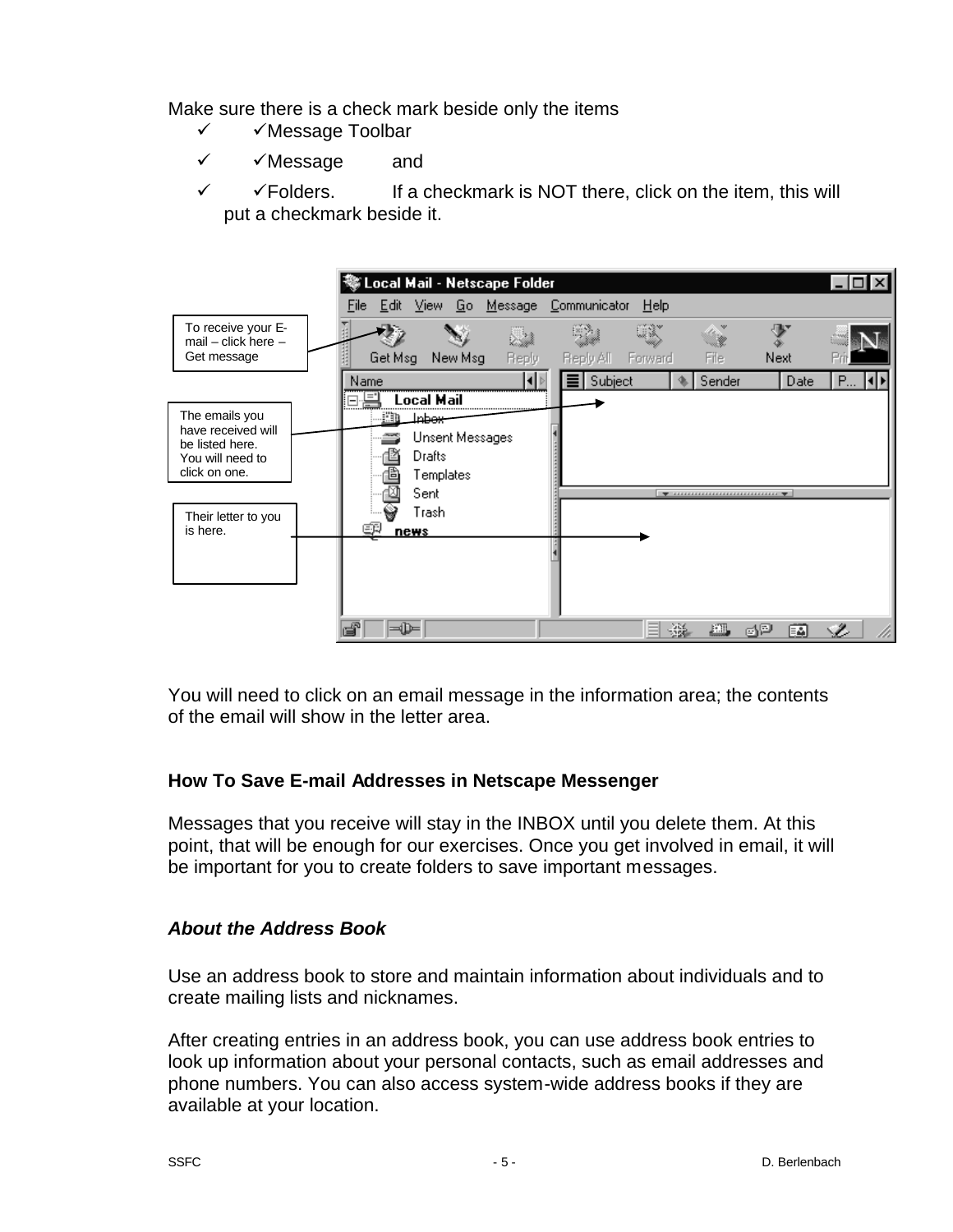Use the Address Book window to create, store, and edit address book entries. An address book entry stores names, postal addresses, email addresses, phone numbers, and other information about an individual, such as whether the recipient prefers plain text or rich-text messages.



A dialog box will appear. This is where you edit the information of the person who sent you the email. Netscape Messenger will automatically insert the email address and the person's name as provided and shown in the email, however you may wish to edit or add to this information in the areas as provided below. **Hint:** be sure to check that the person sending you the email is using **their** email address and not someone else's.

Most common error in returning E-mail to the sender is that they have used someone else's computer to do so. **Caution**: be aware that you could be sending your E-mail to someone you really don't want to. It's always a good idea to confirm ones home computer address and E-mail before your send any personal information.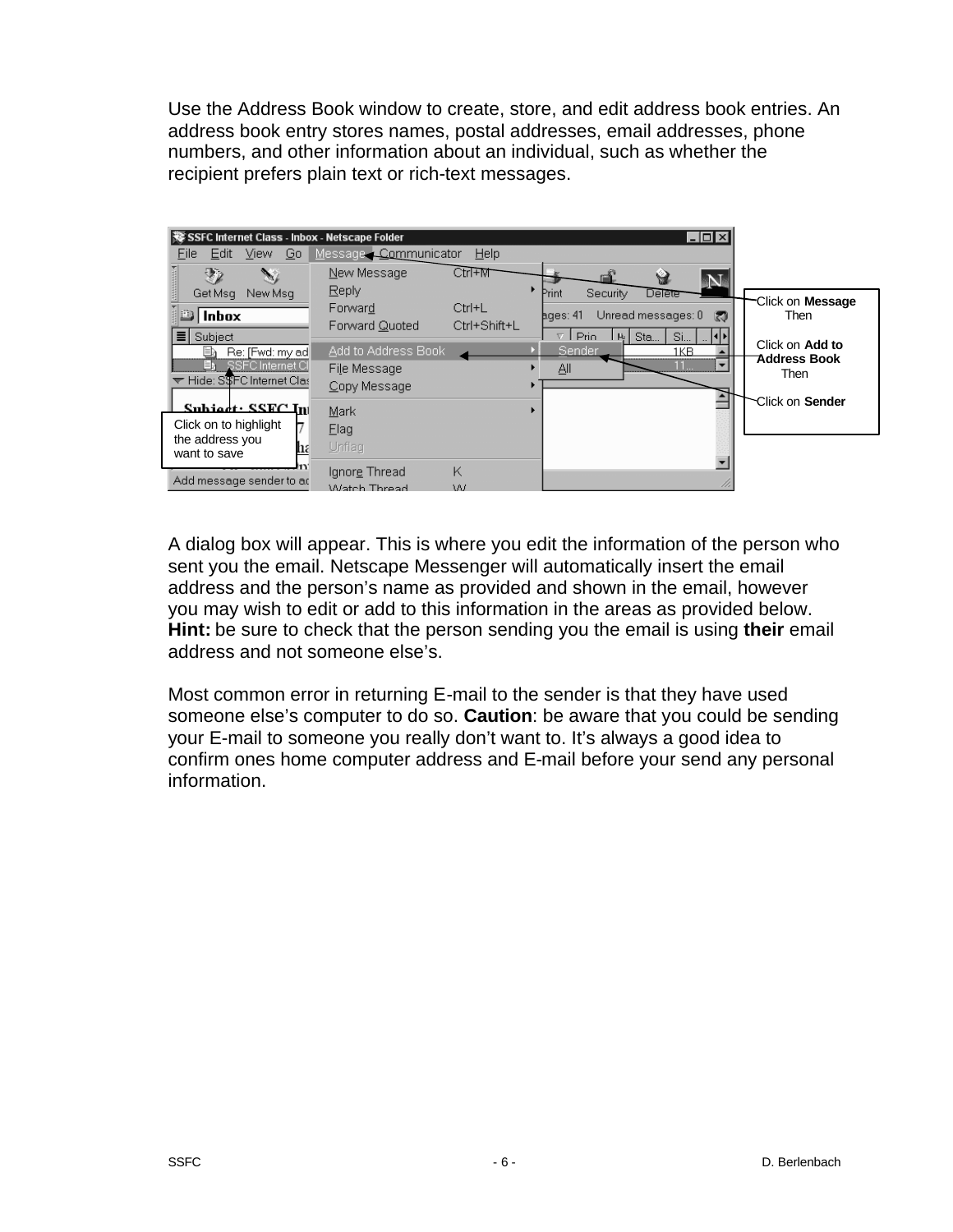#### **Pegasus**

Pegasus Mail is the electronic mail system used at many of the Fleming campuses. Pegasus Mail has been placed on the Start Menu for easy access.

#### THE SCREEN

|                                                         | <sup>34</sup> Pegasus Mail - [Message 1]                                                                                                                                                                               |                                  |                                   |                                                      | $  E $ $\times$ |                                                      |
|---------------------------------------------------------|------------------------------------------------------------------------------------------------------------------------------------------------------------------------------------------------------------------------|----------------------------------|-----------------------------------|------------------------------------------------------|-----------------|------------------------------------------------------|
| S File                                                  | Edit Addresses Tools Message Window Help<br>$\mathbf{X} \boxtimes \mathbf{B} \boxtimes \mathbf{B} \boxtimes \mathbf{A} \boxtimes \mathbf{B} \boxtimes \mathbf{A} \boxtimes \mathbf{B}$<br>$T_{\mathcal{Q}}$ :<br>Subj: |                                  |                                   | ă<br>$\overline{2}$                                  | $-10 \times$    | Tool Bar icons<br>are discussed on<br>the next page. |
| $\boxed{\mathcal{E}}$ special                           | Co:<br>$\nu$ Confirm reading<br>Confirm delivery                                                                                                                                                                       | $\nu$ Copy self<br>$\Box$ Urgent | Encrypt<br>$\angle$ Signature (1) | $\overline{?}$<br>$\overset{\text{abc}}{\checkmark}$ |                 |                                                      |
| $\overline{\mathbb{E}}$<br>$\mathbf{\hat{x}}$<br>Cancel |                                                                                                                                                                                                                        |                                  |                                   |                                                      |                 |                                                      |
|                                                         | Press <f1> for help</f1>                                                                                                                                                                                               |                                  |                                   |                                                      | 2 new           |                                                      |

**1**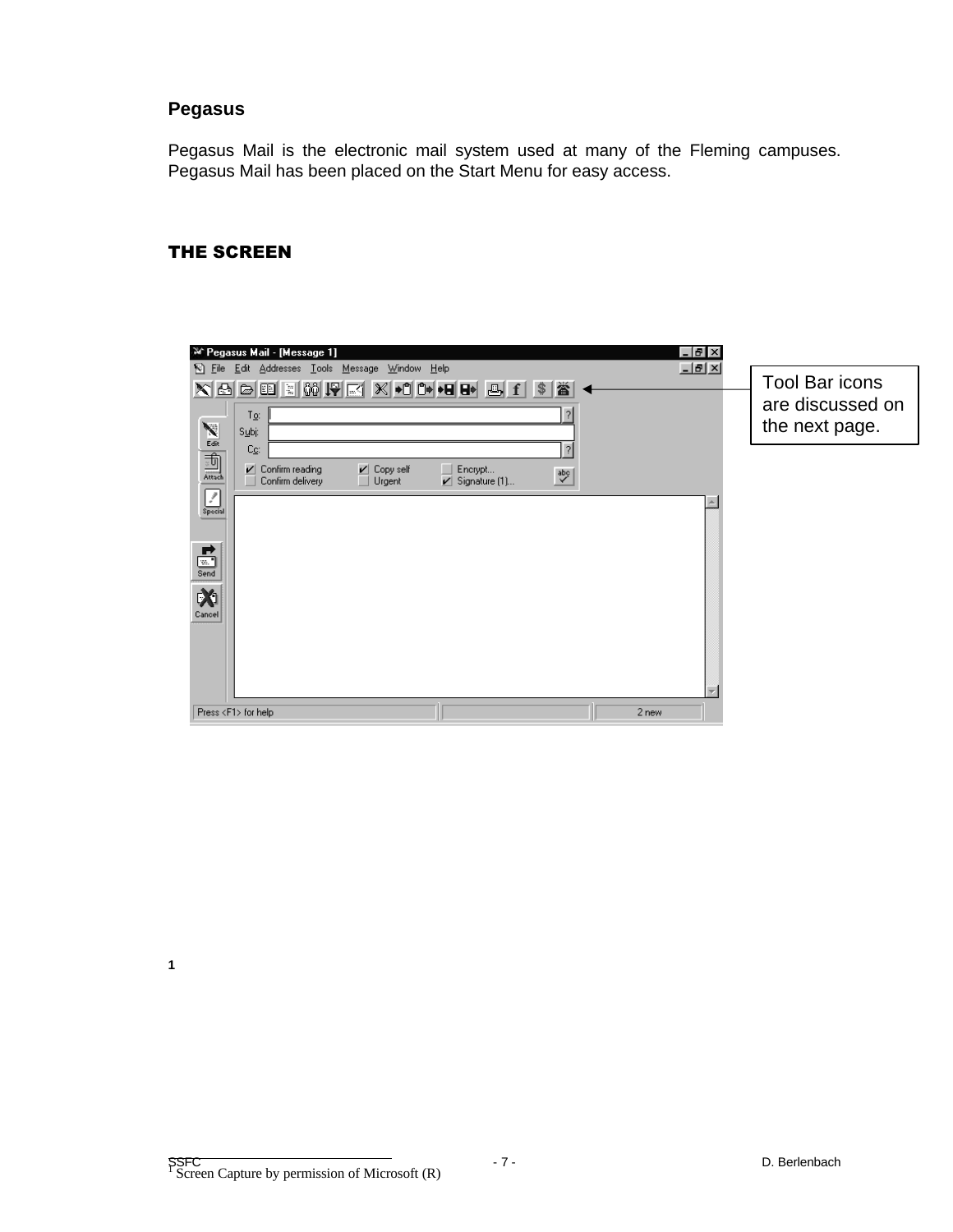|      | Compose a new mail message.               |
|------|-------------------------------------------|
|      | Open your new mail.                       |
|      | Open or work with any other mail folders. |
| Ξß   | Open or work with address books.          |
| 骝    | Open or work with mailing lists.          |
|      | Lookup users on your local area network.  |
|      |                                           |
| F    | Define or work with filters.              |
|      | Open the notice board system.             |
|      | Cut, copy and paste using the clipboard.  |
| 'I I | Save to disk or read from disk.           |
|      | Print current or selected items.          |

# **SENDING A MESSAGE**

• Click on New Message from the File Menu or use the Compose a new mail message Button on the Toolbar

The following screen will be displayed:

| 图 Message 1   |                                                                                                       | $\Box$ $\Box$ $\times$ |
|---------------|-------------------------------------------------------------------------------------------------------|------------------------|
| Ÿ.            | Tρ:<br>Subj:                                                                                          | ?                      |
| Edit<br>舌     | $\mathbb{C}_{\underline{\mathbb{C}}}$                                                                 | ?                      |
| Attach        | V<br>V<br>Confirm reading<br>Copy self<br>Encrypt<br>Confirm delivery<br>Urgent<br>Signature (1)<br>V | ᢟ                      |
| z<br>Special  |                                                                                                       |                        |
|               |                                                                                                       |                        |
| ➡<br>m."      |                                                                                                       |                        |
| Send          |                                                                                                       |                        |
| DO.<br>Cancel |                                                                                                       |                        |
|               |                                                                                                       |                        |
|               |                                                                                                       |                        |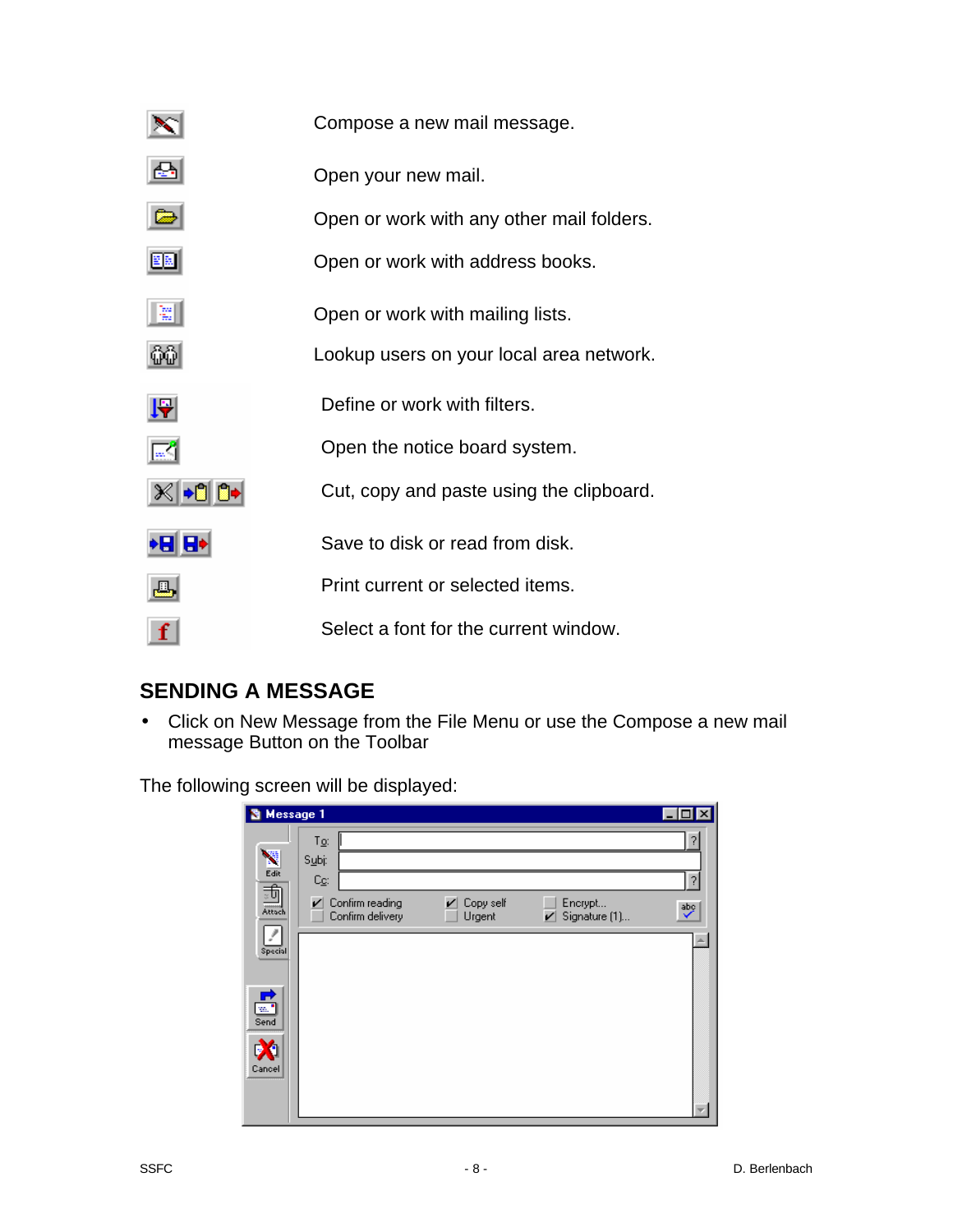The **To:** field is the box where you enter the recipient's e-mail address. Your email address at Fleming is **USERID@FLEMINGC.ON.CA**. How you read this email address is: Your login name, the symbol for at (@), Fleming College, Ontario, Canada.

The **Subj:** field should be used to enter the Subject of your message. Keep it short!

The **Cc:** field is only used when you want to send a copy to someone else. I suggest using the Confirm reading Option and for important messages, Copy self Option. Simply click in the box in front of these options. A check mark indicates they are active. Use urgent, when it is! Do not use this option if your message is not extremely important. Keep in mind that it does not send your message any faster.

In the text area, type your message. This is similar to writing a Memo. Use this area just like a blank document and you are typing a message. This program has basic Word Processing features built in. i.e. word wrap, spell check, etc.

When finished, click on the Send Button. Clicking on the Cancel Button will cancel your message.

# **RETRIEVING MESSAGES**

When you Launch Pegasus Mail, any new mail will be displayed on screen. Pegasus Mail stores your e-mail messages for you in Folders. The folders are automatically created for you. They are the **Main Folder** and **New Mail Folder.** 

# **READING A MESSAGE**

• Highlight the message and press enter.

# **DELETING A MESSAGE**

After reading the message you will probably want to delete it:

• Highlight the message and press the Delete Button.

## **Attachments**

To send an attachment, you would click on the Attach Icon, find the file on your computer and then attach it, and send it. We will do this together: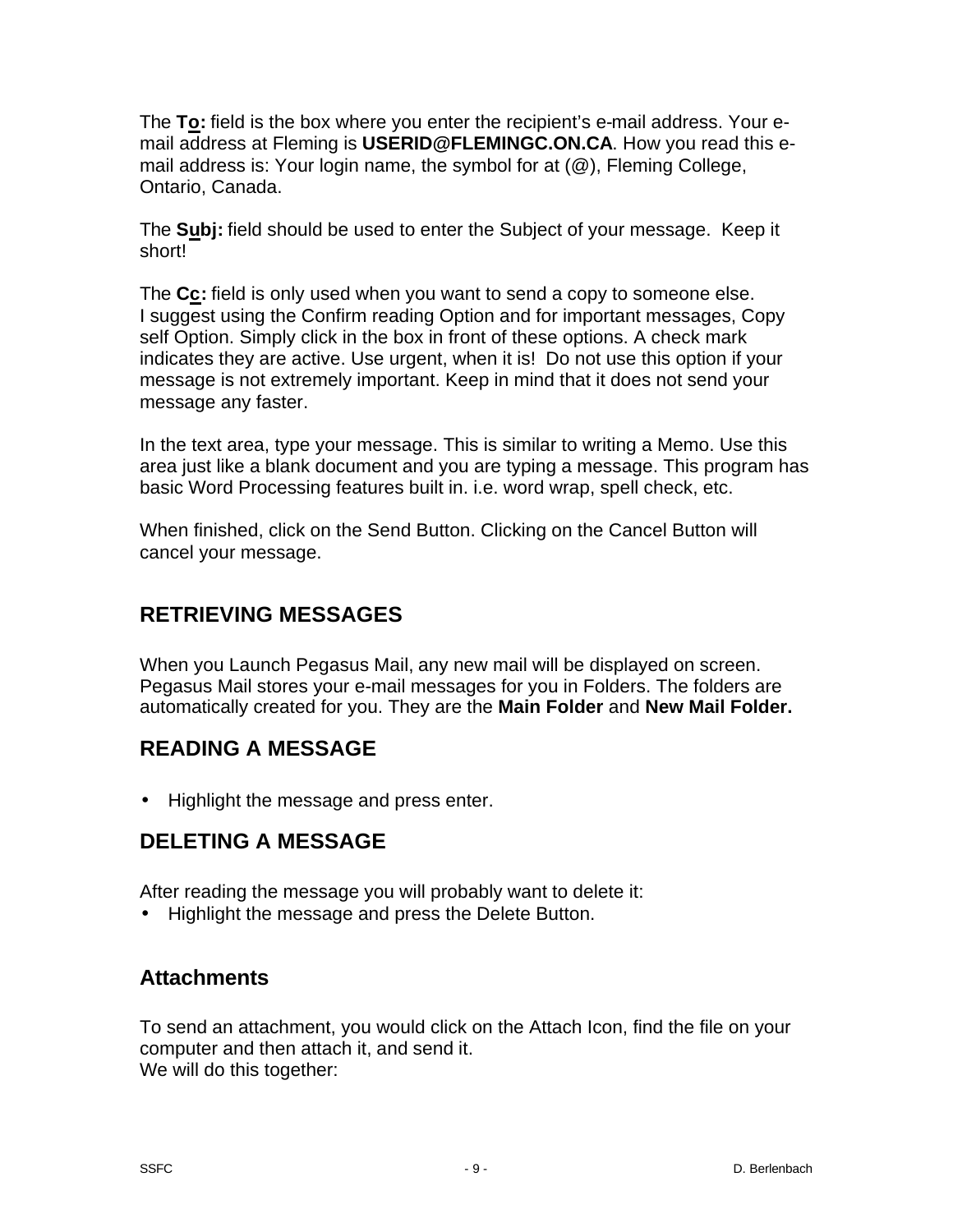

We will create a memo style note, save it to our floppy disk, then create an email and attach the memo.

- Open Word.
- Click on File on the menu
- Click on New
- Click on the tab Memos
- Click on Elegant Memo, Click on OK
- A document will appear
- Click where it tells you to click beside To: type The President
- Click where it tells you to click beside From:type your name
- Click where it tells you to click beside Subject type learning email
- Click three times in the text area Type a short message saying:

This is a memo to remind everyone to use email. It is an efficient way to communicate within the office and to outside contacts.

- We need to save this memo. Click on File, Save As. In the SAVE IN location, Click on the drop down and choose **3 ½ " Floppy A:**
- In the file name box type **Email memo**
- Now we are ready to create the email and attach this file.
- Open your email program
- Click on New Message or Compose new message icon.
- In the TO: location, type in your own email address
- In the subject line, type in sending an attachment.
- Click on the attachment tab
- or in Netscape, the attach button on the tool bar. It usually resembles a paper clip.

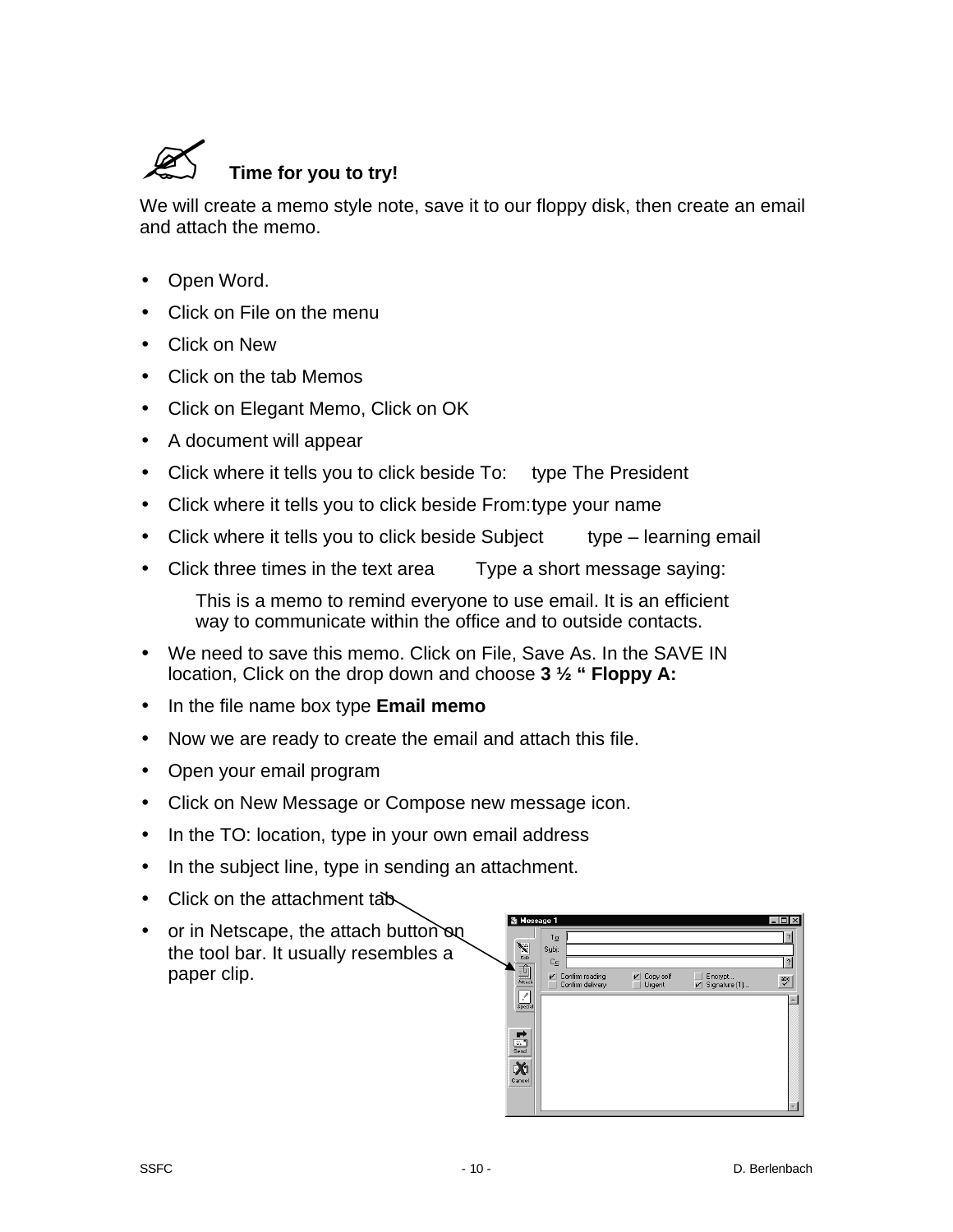You will be presented with a dialog box, OR a menu asks you what you want to attach. You will designate a file.

| Remember we saved the file<br>on the floppy drive. So, LOOK<br>IN. the floppy<br>Then double click on the Email<br>memo file we saved. This | Enter file to attach<br>∬email memo∮ | Look is: $\frac{1}{2}$ 3 <sup>1</sup> / <sub>2</sub> Floppy (A:) | 面 | ? x <br><b>EXECUTE</b> |
|---------------------------------------------------------------------------------------------------------------------------------------------|--------------------------------------|------------------------------------------------------------------|---|------------------------|
| should attach the file for you.                                                                                                             | File name:<br>Files of type:         | email memo<br>All Files (*.*)                                    |   | Open<br>Cancel         |

- Click back to the Edit tab. In the message area, type a small message saying: -- I have enclosed a memo for you.
- Click Send.
- You should receive the email in a few minutes.
- Once you have received the email, you will need to take the attachment off. The easiest way is to right click on the file attachment and then choose Save As... (or in Pegasus click on the button Save)
- Save the file to the DESKTOP! Always look WHERE you are saving. Otherwise you will have saved the file, but won't be able to find it!



Final Project:

In this project you will create a memo document in Notepad, Save it, then attach it to an email to your instructor. Let's begin.

- Open Word.
- Click on File on the menu
- Click on New
- Click on the tab Memos
- Click on Elegant Memo
- A document will appear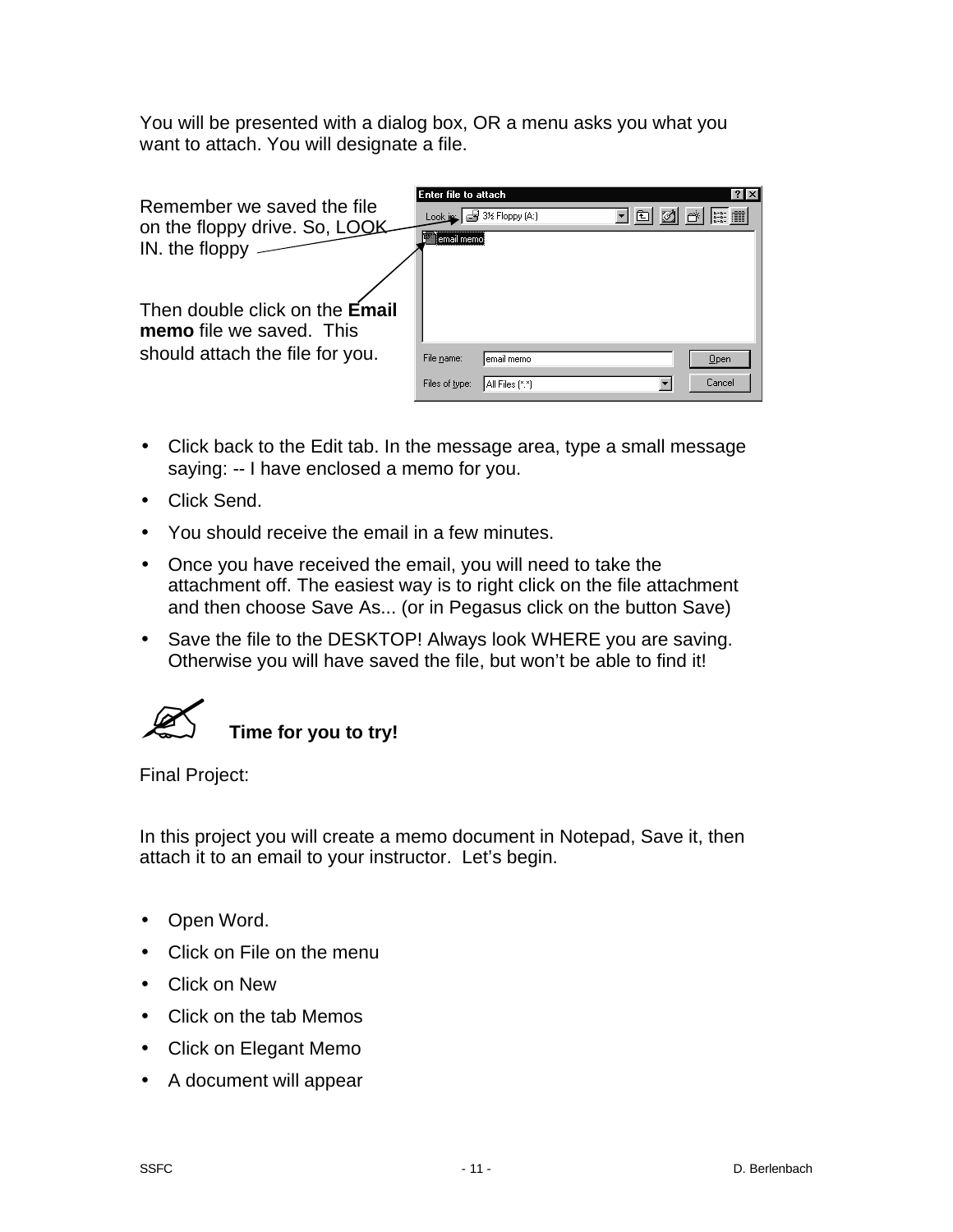- Click where it tells you to click beside To: type *Your Instructor's name*
- Click where it tells you to click beside From: type your name
- Click where it tells you to click beside Subject type sending an attachment.
- Click three times in the text area Type a short message saying:
	- This is a memo showing you how I have learned to:
	- Create a Memo using Microsoft Word
	- Create an Email
	- Attach a document to an Email.
- Save this memo. Click on File, Save As. In the SAVE IN location, Click on the drop down and choose **Desktop**
- In the file name box type **Memo to Teacher**
- Now we are ready to create the email and attach this file.
- Open your email program
- Click on New Message or Compose new message icon.
- In the TO: location, type in your instructor's email address. You may need to look it up in the faculty address book.
- In the subject line, type in Assignment in Email.
- Click on the attachment tab
- or in Netscape, the attach button on the tool bar. It usually resembles a paper clip.



- You will be presented with a dialog box, OR a menu, asking you what you want to attach. You will designate a file.
- Remember we saved the file on the Desktop. So, LOOK IN. Desktop
- Then double click on the **Memo to Teacher** file we saved. This should attach the file for you.